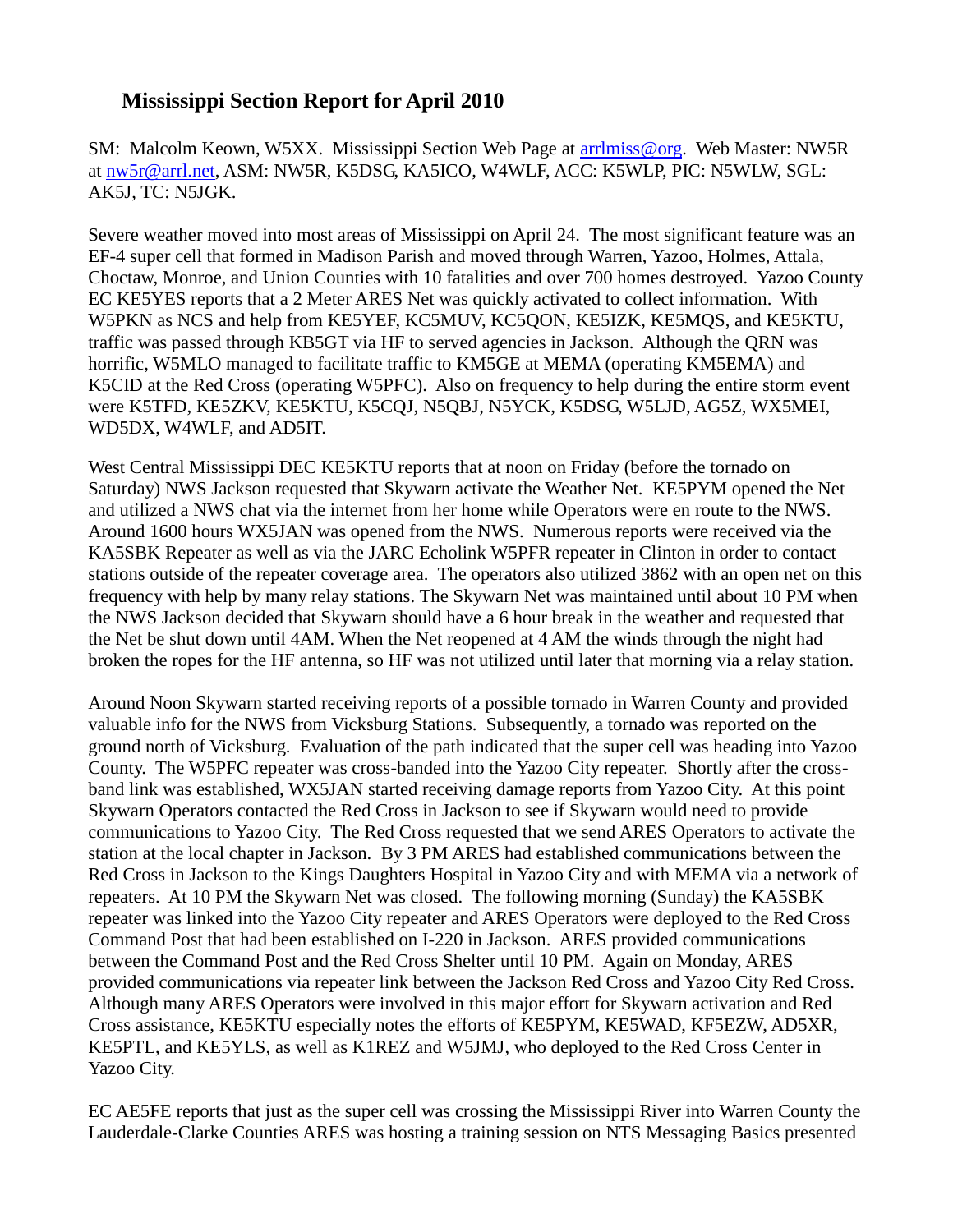by W5MLO. During the training session, extremely violent weather entered the area, and W5RB deployed to the Lauderdale Emergency Management Agency (LEMA) EOC to monitor conditions. During W5RB's transit to the EOC, K5DAD, while at work, initiated an informal weather net to take reports of damage and weather conditions. A tornado was reported by NWS and local residents in the SW part of the county in the Meehan area. Later that evening a possible tornado was reported in the NW part of Lauderdale County in the Martin community area. Tornado watches and severe weather warnings were lifted at 6:45 PM and the LEMA EOC and ARES Net were secured.

In Warren County, N5JGK, KC5QZW, and KF5GGV deployed to Eagle Lake where some 25 to 30 homes were destroyed. Highway 465, the only road into the area, was blocked by fallen trees. N5JGK hiked the rest of the way in and took 20 pictures with his cell phone which were forwarded to NWS-Jackson for assessment.

The storm event also extended to the northern end of the state. EC KD5VMV reports that the DeSoto County RACES / ARES group was very active during a 24 hour period of April 23-24, 2010. The DeSoto County EOC was manned for the entire 24 hour storm event period monitoring weather conditions throughout Northwest Mississippi. Multiple storm reports were relayed by the EOC to NWS - Memphis. Those participating included: KD5VMV, KE5EOQ, KD5CKP, KA5JNK, KE5DWF, KD5MXY, KE5NBD, KE5NBC, W5KK, W5GD, W5LJD, KE5EOR, KE4ANL, WA4PTD, N5YW, KE5OPL, N5PYQ, KB5LIN, KE5GYQ, KA5WGF, W9IK, and KE5WKF. Special kudos to N5PYQ for braving the storm to reset the power supply at the repeater shack after it was tripped by lightning.

In Alcorn County EC WB5CON reports that the ARES Skywarn Net was activated due to tornado warnings issued by NWS in Memphis. The net was active from about 9AM to 1PM when the last warning expired. The incoming reports from spotters included high wind, heavy rain, and dime sized hail. Participants were KD5LAP, KE5EFB, WB5CON, K5WHB, K0RIS, KG4RPE, and KF5BIF (recently licensed EMA Director),.

Union County EC W5LMW reports that the Northeast Mississippi Skywarn was activated for the storm event. WB4VYB arrived at the intersection of County Roads 127 and 128 just after a tornado had passed. The damage assessment was sent to NWS-Memphis which issued a bulletin on the touchdown.

In Northeast Mississippi Prentiss County EC WX5N reports that Skywarn was activated on the Booneville machine. One funnel cloud was sighted by WD5DO and reported to NWS-Memphis. Rick also reports that the Tishomingo County ARC activated their emergency net. WB5VGV was on from the EOC. In addition checkins were KE5KRG, KE5TQG, N5ML, KB5VML, KC5IUC, KE5QQH, and KD5YP all in Tishomingo County. In addition are checkins were from Prentiss County: KA5GNM and WX5N; from Itawamba County: KB5NMB and KF5APO; from Alcorn County: WB5DO; from Hardin County, Tennessee: KJ4EJG; from Lauderdale County Alabama: KG4TBA, and from the Colbert County, Alabama EOC WX4CC (KK4GT op).

Things were busy in Lafayette County as well. EC K5LMB and AEC KD5JHE report that Lafayette County ARES operated a Skywarn net on Friday, April 23, 2010, from approximately 1700 – 2200 with K5LMB, KD5JHE, K5MBI, N5RB, WB5VYH, KC5UDM, KS5U, KC0IKK, KF5FGW, KE5MIS, and KE5TMY on frequency. Because of weather, a second Skywarn Net was activated on Saturday, April 24 from 0700 - 1100 with two Tornado Warnings being issued. Checkins were K5DSG, K5LMB, KD5JHE, WB5VYH, K5MBI, KC5UDM, KS5U, WB5HSX, KE5TMY, and KC5RFL. To finish off a busy weekend, the University of Mississippi ARC provided communications support for the Double Decker Spring Run on Sunday, April 25. Participating hams were: K5LMB, N5RB, K5MBI, N7AMG,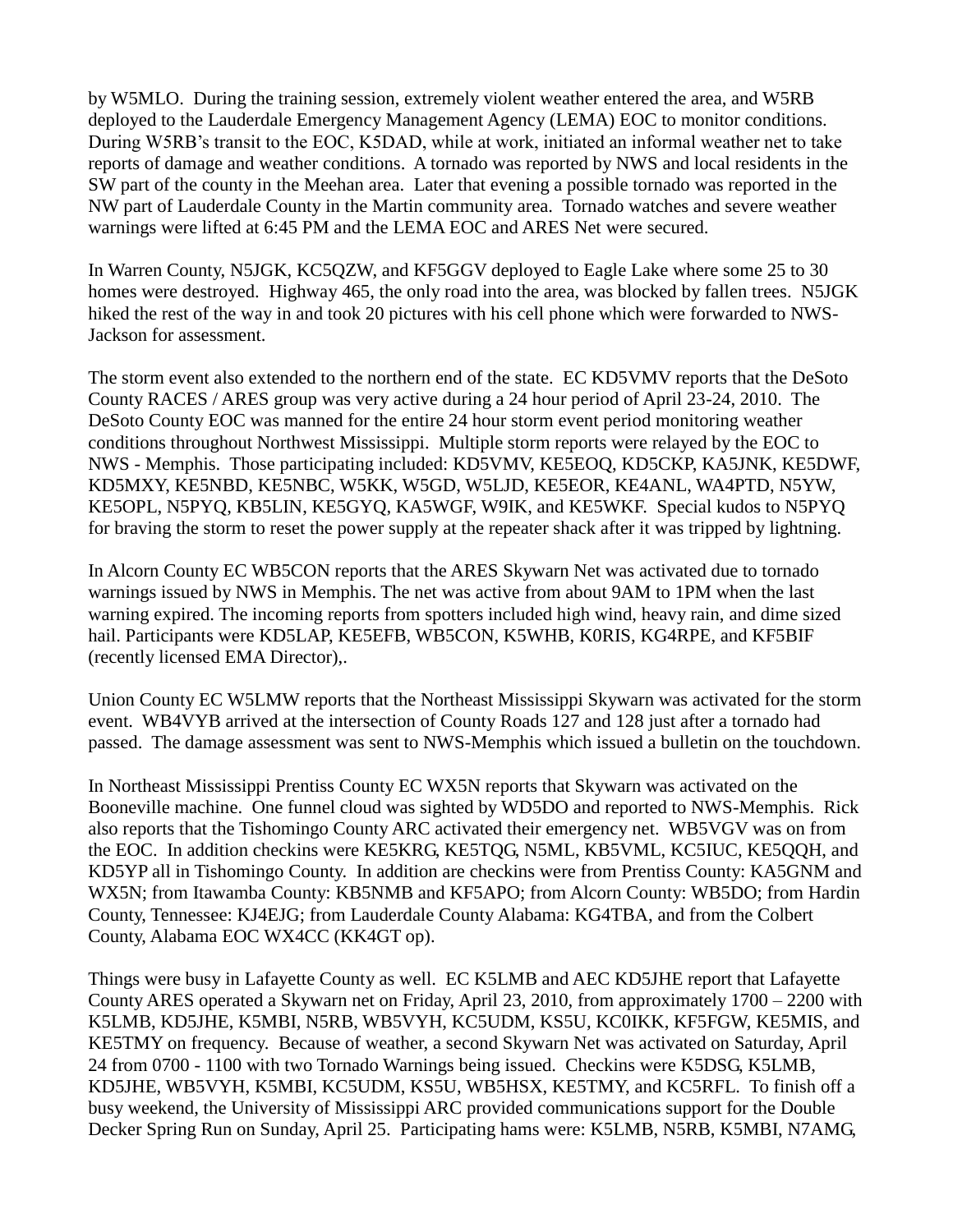K5PTM, KE5NQP, KS5U, and KF5FGW. Hams assisted the Oxford and University Police Departments with traffic control and routing the run participants on the correct course.

As if one weekend of severe weather wasn't enough, storms moved into North and Central Mississippi the May 1-2 weekend. Things were especially busy in Alcorn County as they had been the weekend before in Lafayette County. During the morning on Saturday, May 1, the Coca Cola Classic 10k foot race was conducted with the Alcorn County ARES providing communication at each mile marker back to the start/finish line. ARES was prepared to run APRS to show the race announcers a moving map of the vehicle location in front of the lead runners, but the soggy weather necessitated keeping the APRS gear stowed. 887 runners participated in the race this year. ACARES members providing communication were: WM4U, K0RIS, KE5EFB, KJ4IHT, KG4BTU, and KD5LAP. Then around 2 PM, after a tornado warning had been issued for the area, the ARES Net was activated. KD5LAP and KF5BIF were out spotting when a wall cloud was observed approximately 3 miles west of the Tishomingo County line on Hwy 72 in the Glen area. Also reported was flash flooding, small hail, and some small debris. Active during this net were KE5EFB (NCS and phoned in reports), KG4BTU, KF5BIF, and KD5LAP. Some information was also exchanged early Sunday morning and throughout most of the day on Sunday although a net was never officially started. KF5BIF asked WB5CON to try to get in touch with local radio stations to notify the public, who were affected by the flooding, as to what to do during the flooding.

In Lafayette County a tornado touched down in Abbeville. Assistant EC KD5JHE reports that at the request of Lafayette County Emergency Management (K5MBI), ARES/Skywarn members provided continuous weather updates from NWS, news services, and personal computer radar. Emergency personal often could not hear ongoing NWS warnings. ARES/Skywarn kept them up to date for oncoming rain, additional thunderstorms, NWS bulletins, etc. Those assisting with the net were KD5JHE, K5LMB, KC0IKK, K5MBL, K5MBI, KC5KLW, and WB5VYH.

In that we are in the midst of Tornado Season in Mississippi and Hurricane Season is ahead, it would be a good idea for all Mississippi Hams engaged in emergency response to review the Mississippi Emergency Operations Plan which can be downloaded from the Homepage of the Section Website at [www.arrlmiss.org.](http://www.arrlmiss.org/)

The 2010 Mississippi QSO Party logs have been checked. The top ten Mississippi Stations are AG5Z, W4HOZ, K5DWI, AE5BR, NA5DX, WB5ASP, K5TV, K2FF, NI5F, and W5UMS. In the mobile category, the top Mississippi Mobiles are W3DYA, K4ZGB, NO5W, and N5CW. The top portables are W5GWD and AA0KW/5. In the Out-of-State category, the winners are AD5WI (AR), N6MU (CA), W5ESE (TX), K4YT (VA), and WB8WKQ (MI). Plaques will be awarded to the top stations in each of the four categories. A check of the logs showed that 114 Mississippi Stations were on the air in 66 counties. With any luck the plaques as well as certificates for the Mississippi County Winners and Out of State winners will be mailed out by the end of July.

N5DU reports that on Saturday, April 10, 2010, the Jackson ARC provided communications support for the City of Ridgeland's annual Century Ride. There were over 300 participants in this year's ride, which started at the Old Trace Park and went 50 miles up the Natchez Trace and back. With a maximum possible distance of 100 miles, the event lasted from 7:30 in the morning until after 3:00 in the afternoon Amateur Radio operators were stationed at the start-finish line, at each rest stop, at some critical turns, and in the repair vehicle. The 13 operators participating in the event were K5BLL, K5XU, K5KKD, K5CID, KE5YLS, KC5STC, K5IMT, K5RHK, KM5GE, KA5TJW, KD5JPB, N5VEI, and N5DU. The club wishes to thank all those who participated and also wishes to thank the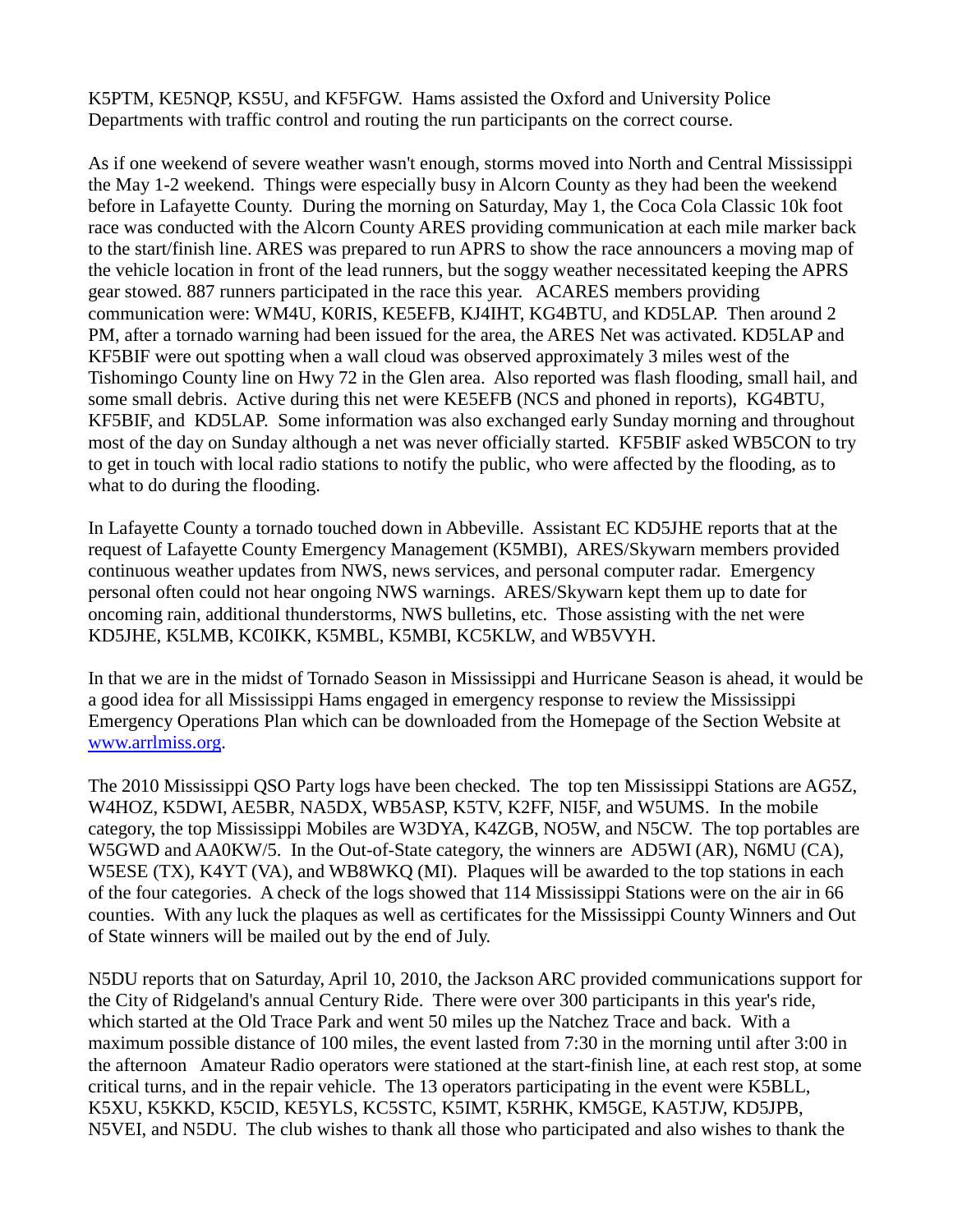Central Mississippi Amateur Radio Association for the use of the Brandon repeater, and W5PPB for use of the Sharon repeater.

As part of the 2009 National Wildlife Refuge Week, the Magnolia DX Association under the leadership of W5UE, operated special event station K5W from the Mississippi Sandhill Crane National Wildlife Refuge near Gautier. This was a Friday-Saturday operation with many visitors visiting the K5W site to find out what Ham Radio was all about. Those participating, in addition to Randy, W5UE, were K2FF, K5MOZ, K4GSG, W5DAW, K5CQT, W4HOZ, KD5RHD, and N5BQJ. An article on the operation was authored by Randy and is published in the May/June edition of the DX Magazine on pages  $28 -$ 32.

Panola County EC KE5WUN reports that he taught a joint Technician Class sponsored by the Panola ARES, the Panola ARC, the University ARC, and the West Tallahatchie ARC. Out of eight students taking the Technician Test, we have seven new Technicians, all of whom are now members of Panola County ARES (see photo on Section Web Site). Thanks to KD5RGJ, KC5RFL, WD0N, K5LMB, KC5DPJ, and KE5WUN for conducting the VE Test Session. One of the new Techs is the Panola County EMA Director. Another class is scheduled for early June.

A pat on the back for KN6TC of Wiggins had a very nice write up in the Stone County Enterprise (full page with photos). Jim flew B42s over Iwo Jima during WWII,

Normally this Section Report contains a listing of the new hams in Mississippi, the license upgrades, and new ARRL Members. The ARRL is currently under going a major software transition from the old web site to a new website. As a result this information is not available this month. We'll catch up next month. I did find out that Mississippi ARRL Membership dropped from 1,063 to 1,057 in April. Time to get back to work!

Congratulations to Lafayette County EC, K5LMB, who completed ARRL EC-001.

DEC/EC Monthly Reports: WB5CON (NE MS/Alcorn), AE5FE (Lauderdale/Clarke), K5FV (Rankin), KE5KTU (West Central MS/Hinds), K5LMB (Lafayette), W5LMW (Union), WX5N (Prentiss and Tishomingo), KD5VMV (DeSoto), KE5WJN (Pearl River), KE5WUN (Panola), KE5YES (Yazoo), and AG5Z (SE MS).

Club Newsletter/Reports: Hattiesburg ARC (AC5E), Meridian ARC (W5MAV), Northeast Mississippi ARA (KB5NMB), and the Pearl River ARC (N5WLW).

HF Net reports - sessions/QNI/QTC (Net Manager)

Magnolia Section Net 30/858/6 (K5DSG)

MS Baptist Hams Net 4/16/0 (WF5F)

MS Digital Traffic Net 8/32/14 (K5DMC)

MSPN 30/2902/37 (K5NRK)